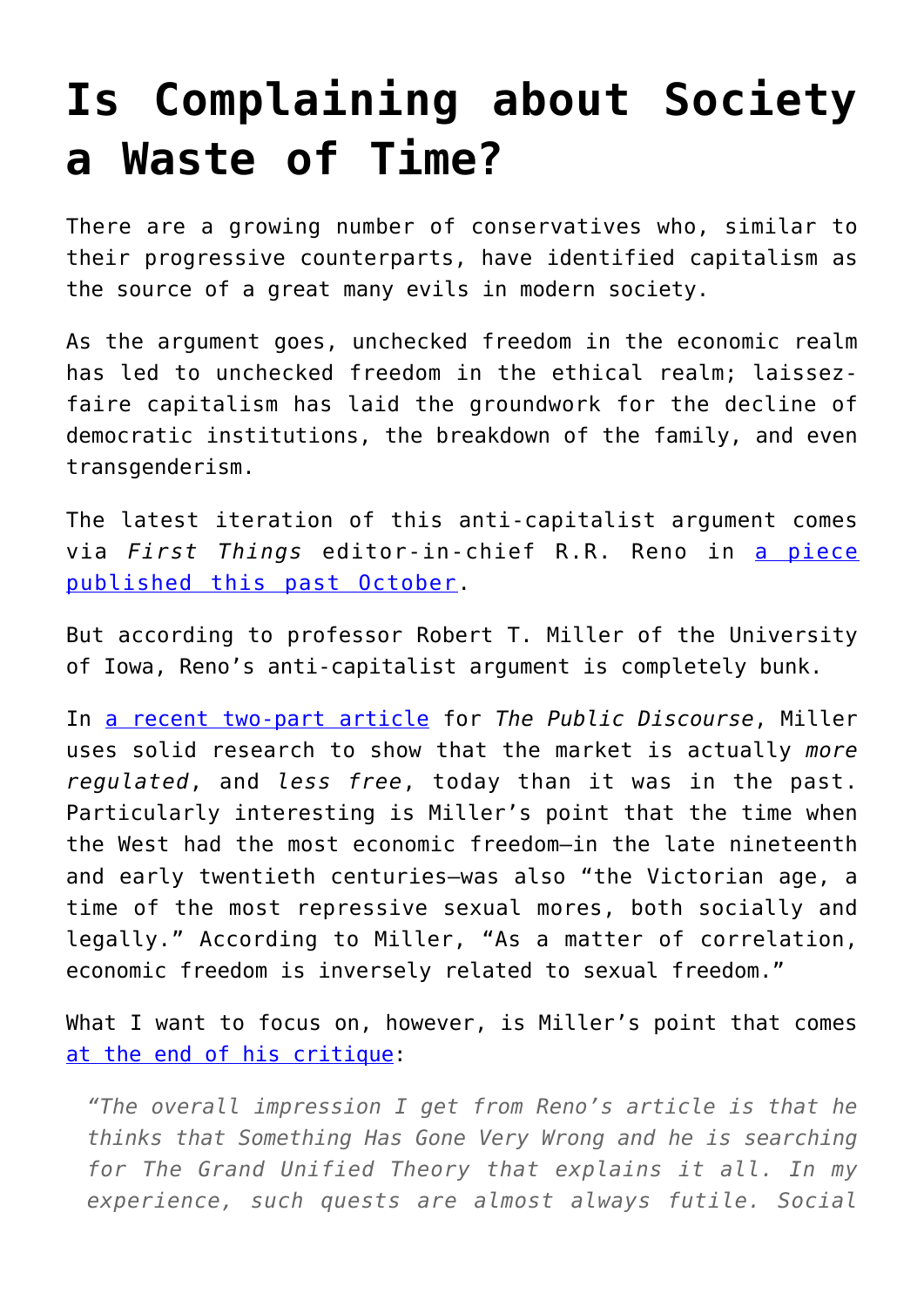*phenomena—whether Trumpism, political correctness, transgenderism, income inequality, globalization, or whatever—are invariably extremely complex and evolving things with complicated causal origins. Moreover, the origins of such phenomena tend to be independent of each other in important ways. Figuring out any one of them is a long, slow, slogging business, a difficult and mostly empirical inquiry fraught with uncertainty. Hence, totalizing explanations of any one phenomenon, let alone all of them together as Reno would have it, are virtually always wrong. Such explanations serve to comfort their adherents with a false sense of superior knowledge, but they provide no real understanding of anything."*

## He continues:

*"Young people, just like old people, are called to something grand and noble, but it lies in no exterior thing, movement, or social arrangement. Rather, the kingdom of God is within you.*

*Griping about the state of society is a waste of time. Are things much worse today than in the past? In some respects, they certainly are: we kill over a million children a year in the womb. In other respects, however, things are vastly better: think of how much better we treat racial minorities today, of how much better we treat women, of how much money we spend every year (both public and private) trying to improve the lot of the poor. Whether things are better or worse now than they were in the past is an unanswerable question, and nothing depends on it."*

Moved by healthy polemic, I think that Miller has gone a bit too far; there will always be some place for social critique. That said, Miller hits on something very important and very true, namely, that too many of us spend *way too much time* trying to diagnose the ills of our society in an effort to